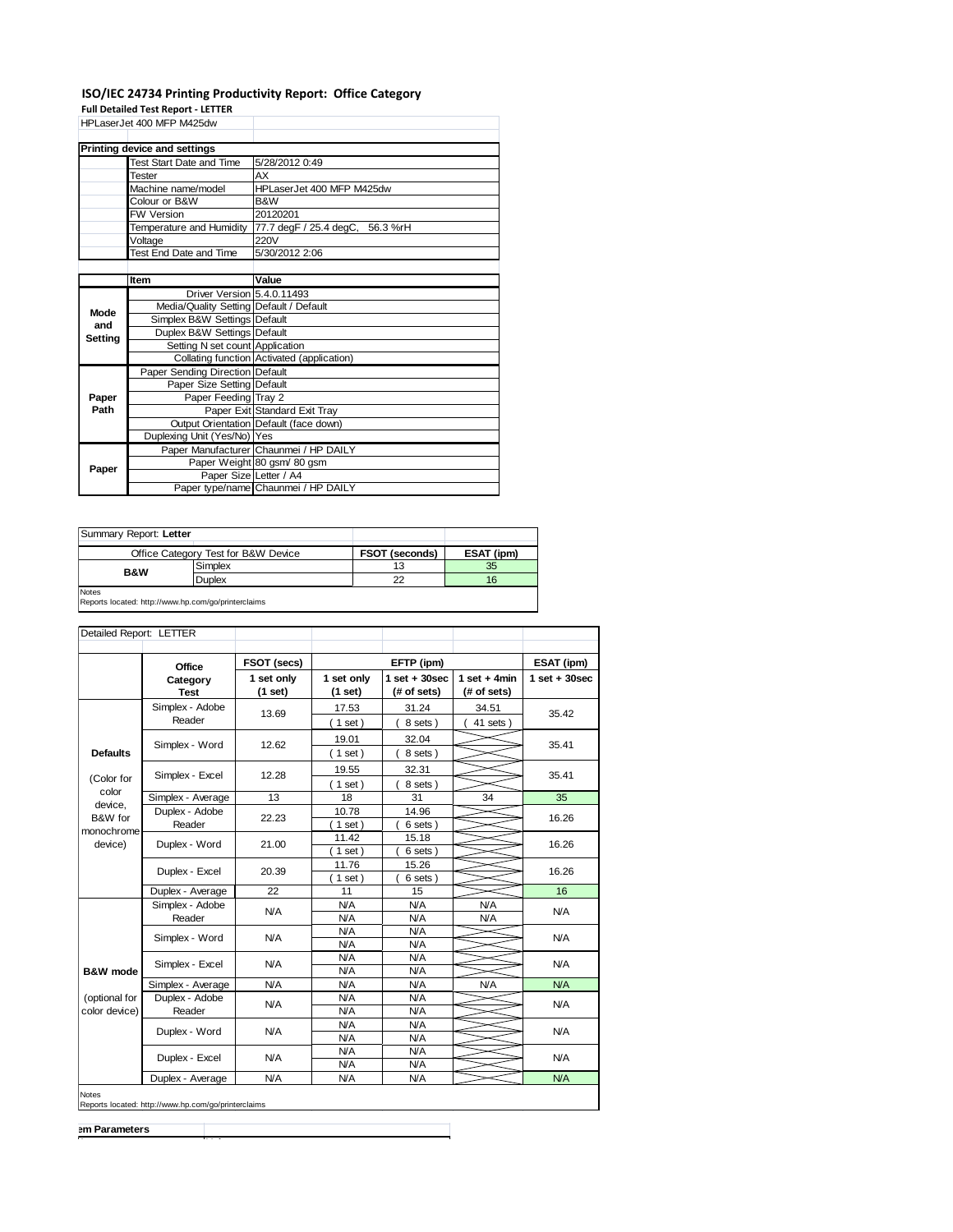| Item                        | Value                                                     |
|-----------------------------|-----------------------------------------------------------|
|                             | Computer HP XW8400 Workstation                            |
|                             | Processor Intel Xenon 2.66 GHz, X5355                     |
| System Chip Set Intel 5000P |                                                           |
|                             | System Board Standard system devices, default system BIOS |
| System Memory 4 GB          |                                                           |
|                             | Hard Drive Subsystem Standard disk drive (Seagate)        |
|                             | Video Subsystem ATI FireGL V7200                          |
|                             | Optical Drive HP GSA-H60L SATA interface                  |
| I/O Subsystem Builtin       |                                                           |
| USB Subsystem USB 2.0       |                                                           |
|                             | <b>TCP/IP TCP/IP 10/100</b>                               |
|                             | Operating System Windows XP Professional, SP 3            |
|                             | Printing Applications Microsoft Office Word 2003          |
|                             | Microsoft Office Excel 2003                               |
|                             | Adobe Reader 8.0                                          |
|                             | Test files and location Office category files, hard drive |

## **ISO/IEC 24734 Printing Productivity Report: Office Category**

**Full Detailed Test Report - A4**

|             | HPLaserJet 400 MFP M425dw               |                                            |  |  |  |  |
|-------------|-----------------------------------------|--------------------------------------------|--|--|--|--|
|             |                                         |                                            |  |  |  |  |
|             | Printing device and settings            |                                            |  |  |  |  |
|             | <b>Test Start Date and Time</b>         | 5/28/2012 0:49                             |  |  |  |  |
|             | <b>Tester</b>                           | AX                                         |  |  |  |  |
|             | Machine name/model                      | HPLaserJet 400 MFP M425dw                  |  |  |  |  |
|             | Colour or B&W                           | B&W                                        |  |  |  |  |
|             | FW Version                              | 20120201                                   |  |  |  |  |
|             | Temperature and Humidity                | 77.7 degF / 25.4 degC, 56.3 %rH            |  |  |  |  |
|             | Voltage                                 | 220V                                       |  |  |  |  |
|             | Test End Date and Time                  | 5/30/2012 2:06                             |  |  |  |  |
|             |                                         |                                            |  |  |  |  |
|             | <b>Item</b>                             | Value                                      |  |  |  |  |
|             | Driver Version 5.4.0.11493              |                                            |  |  |  |  |
| <b>Mode</b> | Media/Quality Setting Default / Default |                                            |  |  |  |  |
| and         | Simplex B&W Settings Default            |                                            |  |  |  |  |
| Setting     | Duplex B&W Settings Default             |                                            |  |  |  |  |
|             | Setting N set count Application         |                                            |  |  |  |  |
|             |                                         | Collating function Activated (application) |  |  |  |  |
|             | Paper Sending Direction Default         |                                            |  |  |  |  |
|             | Paper Size Setting Default              |                                            |  |  |  |  |
| Paper       | Paper Feeding Tray 2                    |                                            |  |  |  |  |
| Path        |                                         | Paper Exit Standard Exit Tray              |  |  |  |  |
|             |                                         | Output Orientation Default (face down)     |  |  |  |  |
|             | Duplexing Unit (Yes/No) Yes             |                                            |  |  |  |  |
|             |                                         | Paper Manufacturer Chaunmei / HP DAILY     |  |  |  |  |
| Paper       |                                         | Paper Weight 80 gsm/ 80 gsm                |  |  |  |  |
|             | Paper Size Letter / A4                  |                                            |  |  |  |  |
|             |                                         | Paper type/name Chaunmei / HP DAILY        |  |  |  |  |

| Summary Report: A4                                                  |                                     |                       |            |  |  |  |  |
|---------------------------------------------------------------------|-------------------------------------|-----------------------|------------|--|--|--|--|
|                                                                     | Office Category Test for B&W Device | <b>FSOT (seconds)</b> | ESAT (ipm) |  |  |  |  |
| <b>B&amp;W</b>                                                      | Simplex                             | 14                    | 33         |  |  |  |  |
|                                                                     | <b>Duplex</b>                       | 22                    | 15         |  |  |  |  |
| <b>Notes</b><br>Reports located: http://www.bp.com/go/printerclaims |                                     |                       |            |  |  |  |  |

Reports located: http://www.hp.com/go/printerclaims

| Detailed Report: A4   |                         |                       |                           |                                  |                               |                   |  |
|-----------------------|-------------------------|-----------------------|---------------------------|----------------------------------|-------------------------------|-------------------|--|
|                       | Office                  |                       | FSOT (secs)<br>EFTP (ipm) |                                  |                               | ESAT (ipm)        |  |
|                       | Category<br><b>Test</b> | 1 set only<br>(1 set) | 1 set only<br>(1 set)     | $1$ set $+30$ sec<br>(# of sets) | 1 set $+4$ min<br>(# of sets) | $1$ set $+30$ sec |  |
|                       | Simplex - Adobe         | 14.05                 | 17.08                     | 29.84                            | 32.74                         | 33.58             |  |
|                       | Reader                  |                       | $1$ set)                  | 8 sets)                          | 39 sets)                      |                   |  |
|                       | Simplex - Word          | 12.73                 | 18.84                     | 30.58                            |                               | 33.59             |  |
| <b>Defaults</b>       |                         |                       | 1 set)                    | 8 sets)                          |                               |                   |  |
|                       | Simplex - Excel         | 12.54                 | 19.14                     | 30.67                            |                               | 33.60             |  |
| (Color for            |                         |                       | 1 set)                    | 8 sets)                          |                               |                   |  |
| color                 | Simplex - Average       | 14                    | 18                        | 30                               | 32                            | 33                |  |
| device,<br>B&W for    | Duplex - Adobe          | 22.52                 | 10.64                     | 14.66                            |                               | 15.92             |  |
| monochrome<br>device) | Reader                  |                       | $1$ set)                  | 6 sets)                          |                               |                   |  |
|                       | Duplex - Word           | 21.12                 | 11.34                     | 14.90                            |                               | 15.92             |  |
|                       |                         |                       | $1$ set)                  | 6 sets)                          |                               |                   |  |
|                       | Duplex - Excel          | 21.33                 | 11.24                     | 14.90                            |                               | 15.92             |  |
|                       |                         |                       | $1$ set)                  | 6 sets)                          |                               |                   |  |
|                       | Duplex - Average        | 22                    | 11                        | 14                               |                               | 15                |  |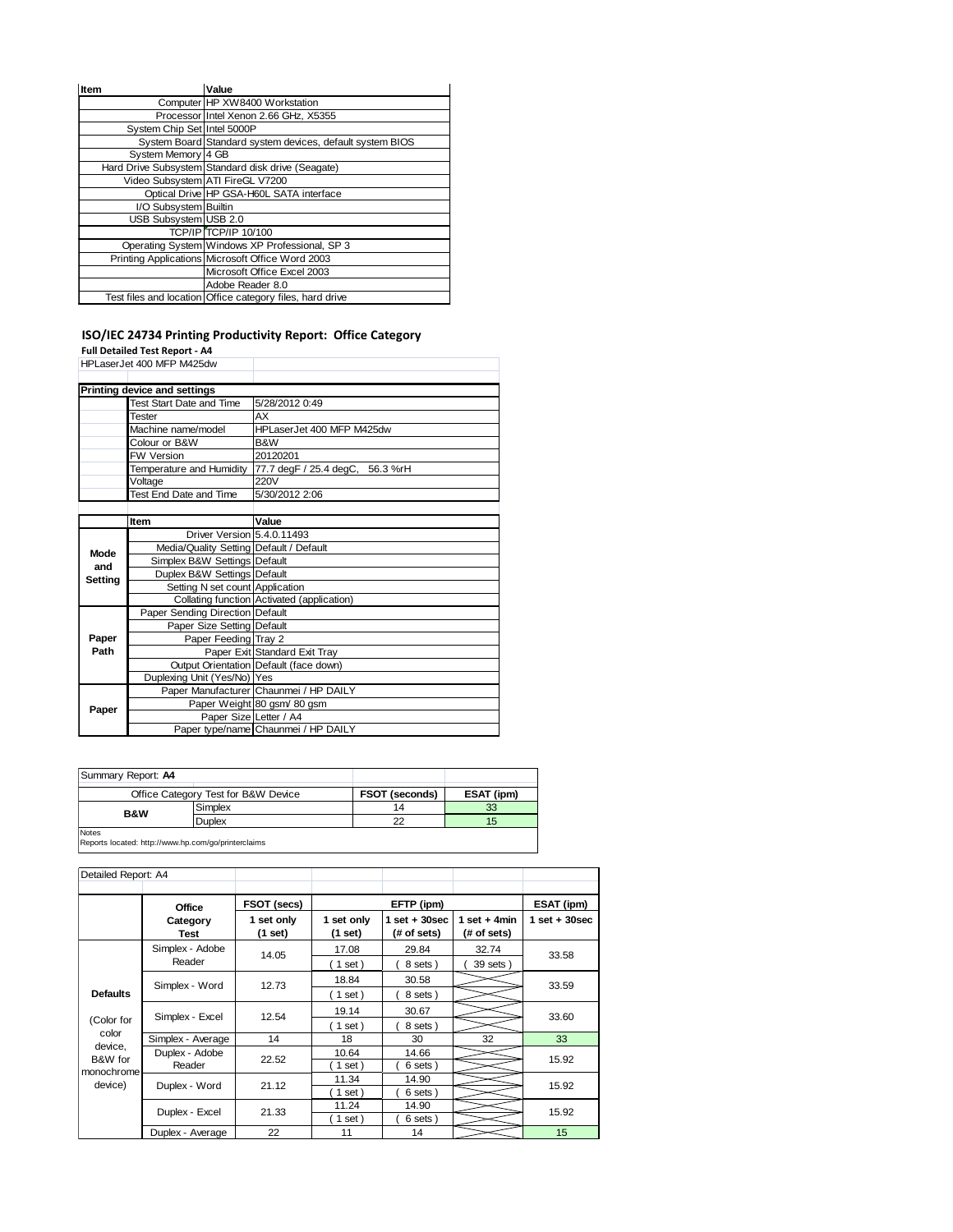|               | Simplex - Adobe   | N/A        | N/A        | N/A        | <b>N/A</b> | <b>N/A</b> |  |
|---------------|-------------------|------------|------------|------------|------------|------------|--|
|               | Reader            |            | N/A        | N/A        | <b>N/A</b> |            |  |
|               | Simplex - Word    | <b>N/A</b> | N/A        | <b>N/A</b> |            | <b>N/A</b> |  |
|               |                   |            | <b>N/A</b> | <b>N/A</b> |            |            |  |
|               |                   |            | <b>N/A</b> | <b>N/A</b> |            |            |  |
| B&W mode      | Simplex - Excel   | <b>N/A</b> | N/A        | <b>N/A</b> |            | <b>N/A</b> |  |
|               | Simplex - Average | <b>N/A</b> | <b>N/A</b> | <b>N/A</b> | <b>N/A</b> | <b>N/A</b> |  |
| (optional for | Duplex - Adobe    |            | <b>N/A</b> | <b>N/A</b> |            |            |  |
| color device) | Reader            | <b>N/A</b> | N/A        | <b>N/A</b> |            | <b>N/A</b> |  |
|               |                   | <b>N/A</b> | <b>N/A</b> | <b>N/A</b> |            | <b>N/A</b> |  |
|               | Duplex - Word     |            | <b>N/A</b> | <b>N/A</b> |            |            |  |
|               |                   |            | <b>N/A</b> | <b>N/A</b> |            |            |  |
|               | Duplex - Excel    | <b>N/A</b> | <b>N/A</b> | <b>N/A</b> |            | <b>N/A</b> |  |
|               | Duplex - Average  | <b>N/A</b> | N/A        | <b>N/A</b> |            | <b>N/A</b> |  |
| <b>Notor</b>  |                   |            |            |            |            |            |  |

Notes Reports located: http://www.hp.com/go/printerclaims

| em Parameters               |                                                           |
|-----------------------------|-----------------------------------------------------------|
| <b>Item</b>                 | Value                                                     |
|                             | Computer HP XW8400 Workstation                            |
|                             | Processor Intel Xenon 2.66 GHz, X5355                     |
| System Chip Set Intel 5000P |                                                           |
|                             | System Board Standard system devices, default system BIOS |
| System Memory 4 GB          |                                                           |
|                             | Hard Drive Subsystem Standard disk drive (Seagate)        |
|                             | Video Subsystem ATI FireGL V7200                          |
|                             | Optical Drive HP GSA-H60L SATA interface                  |
| I/O Subsystem Builtin       |                                                           |
| USB Subsystem USB 2.0       |                                                           |
|                             | TCP/IP TCP/IP 10/100                                      |
|                             | Operating System Windows XP Professional, SP 3            |
|                             | Printing Applications Microsoft Office Word 2003          |
|                             | Microsoft Office Excel 2003                               |
|                             | Adobe Reader 8.0                                          |
|                             | Test files and location Office category files, hard drive |

|               |                                           | <b>ISO/IEC 29183 Copy Productivity Report</b> |                                                 |          |  |
|---------------|-------------------------------------------|-----------------------------------------------|-------------------------------------------------|----------|--|
|               | <b>Full Detailed Test Report - LETTER</b> |                                               |                                                 |          |  |
|               | HPLaserJet 400 MFP M425dw                 |                                               |                                                 |          |  |
|               |                                           |                                               |                                                 |          |  |
|               | <b>Machine Setup Information</b>          |                                               |                                                 |          |  |
|               |                                           | Test Start Date and Time 5/28/2012 0:49       |                                                 |          |  |
|               |                                           | <b>Tester AX</b>                              |                                                 |          |  |
|               |                                           |                                               | Machine name/model HPLaserJet 400 MFP M425dw    |          |  |
|               |                                           | Colour or B&W B&W                             |                                                 |          |  |
|               |                                           | Configuration (options) Not Specified         |                                                 |          |  |
|               |                                           |                                               | Temperature and Humidity 77.7 degF / 25.4 degC, | 56.3 %rH |  |
|               |                                           | Test End Date and Time: 5/30/2012 2:06        |                                                 |          |  |
|               |                                           |                                               |                                                 |          |  |
|               | Pre-set Item                              |                                               | <b>Pre-set Value</b>                            |          |  |
|               |                                           | <b>Output Resolution Default</b>              |                                                 |          |  |
|               |                                           | <b>Output Quality Default</b>                 |                                                 |          |  |
| Mode          |                                           |                                               | Copying Mode Colour for Colour and B&W for B&W  |          |  |
|               |                                           | Auto Density Adjustment Default               |                                                 |          |  |
|               |                                           |                                               | Collating function Activated (application)      |          |  |
|               | Paper Sending Direction Default           |                                               |                                                 |          |  |
| Paper         |                                           | Paper Type Setting Default                    |                                                 |          |  |
|               | Paper Feeding Tray 2                      |                                               |                                                 |          |  |
| Paper<br>Path | Paper Exit Default                        |                                               |                                                 |          |  |
|               |                                           |                                               | Face Up Exit Default (face down)                |          |  |
|               | <b>Fixing Capability Default</b>          |                                               |                                                 |          |  |
| Temporary     | Image Quality Stability Default           |                                               |                                                 |          |  |
| Stop          |                                           | Capacity of Paper Default                     |                                                 |          |  |
|               | Others None                               |                                               |                                                 |          |  |
|               |                                           |                                               |                                                 |          |  |
|               |                                           |                                               | Paper Manufacturer Chaunmei / HP DAILY          |          |  |
|               |                                           |                                               |                                                 |          |  |
| Paper         |                                           |                                               | Paper Weight 80 gsm/80 gsm                      |          |  |
|               | Paper Size Letter / A4                    |                                               |                                                 |          |  |
|               |                                           |                                               | Paper type/name Chaunmei / HP DAILY             |          |  |
|               |                                           |                                               |                                                 |          |  |
|               | Summary Report: Letter                    |                                               |                                                 |          |  |
|               |                                           |                                               |                                                 |          |  |
|               |                                           | sFCOT                                         | sESAT (ipm)                                     |          |  |
|               | <b>B&amp;W</b><br>10                      |                                               | 35                                              |          |  |

| -----                                               | . | --- |  |
|-----------------------------------------------------|---|-----|--|
| Notes                                               |   |     |  |
| Reports located: http://www.hp.com/go/printerclaims |   |     |  |
|                                                     |   |     |  |
| Detailed Report: LETTER                             |   |     |  |